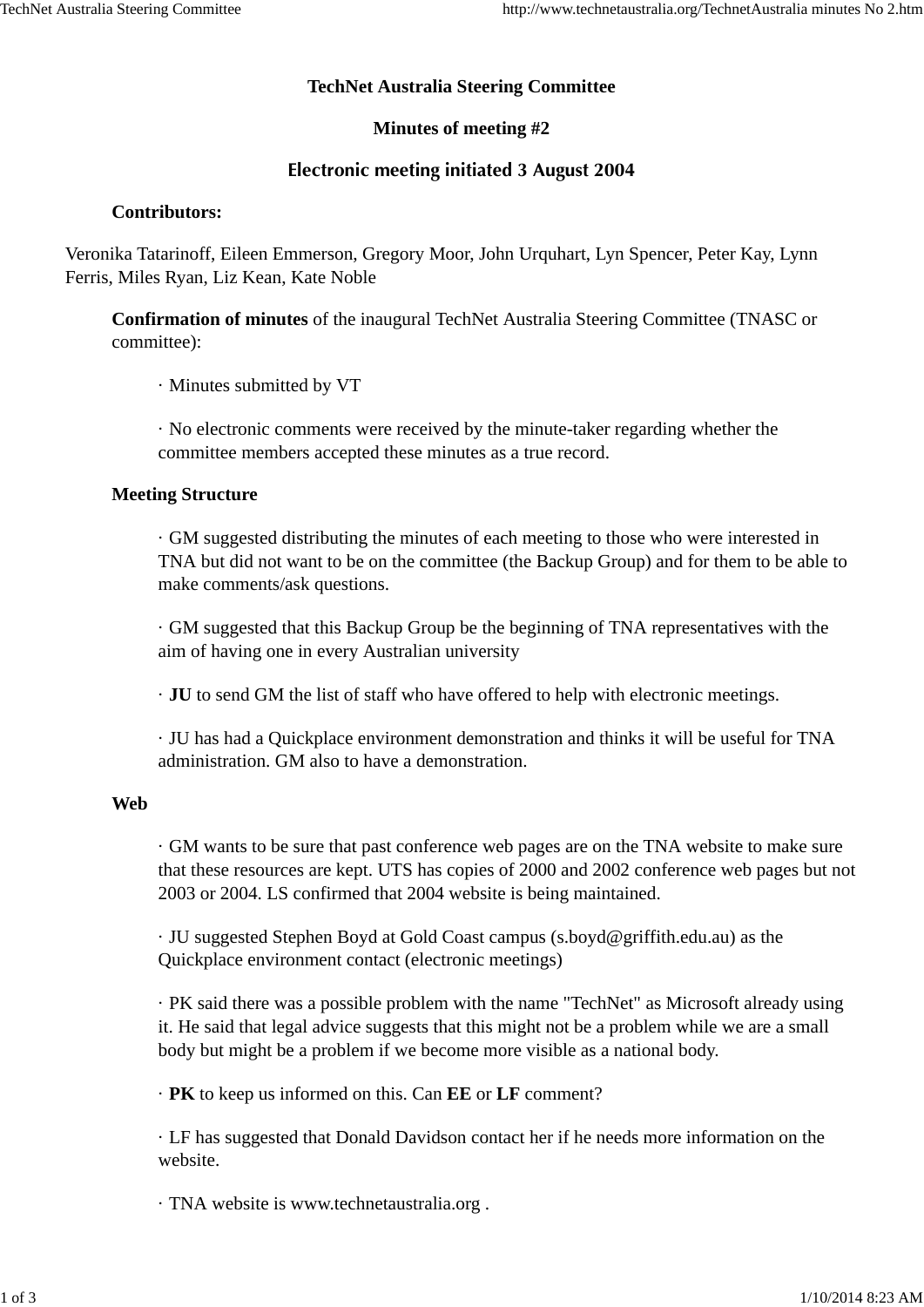### **Conference 2005/2006**

· EE has contacted Myles Ryan (CSU) re: TT05. A conference later in the year would be more probable because mid-year is when tech staff have highest work commitments. EE has guaranteed assistance.

· MR said that CSU was able to host the 2005 conference. He'd had positive responses from both the VC and a DVC. The conference would not be until late in the year, around November 30 to December 2, due to the fact that technical staff have fewer work commitments later in the year, plus the weather is better. He is getting together a small organising committee and will shortly be determining the dates and which campus. MR has welcomed the offers of assistance from PK, EE & GM and will keep the committee posted

· JU has offered assistance to MR as well.

· JU suggested that Griffith uni hold the following conference in mid 2007 (18 months on). Amongst other things, the weather is good in Brisbane that time of year. EE supported this suggestion.

· EE has suggested running the conference every two years after this, if it is robust enough, and that by then many of the smaller unis might also have their TechNet groups running.

#### **Treasurer - forming an association ?**

· No comments made

# **Vice Chancellors - AVCC and state VCC**

· No comments made

## **Promotions - existing Technets and forming new Technets**

· LF said that Babs Fairchild from the University of Melbourne was interested in contacting any previous TechTrain delegates from the U of M, as she is a keen TechNetter.

· LF suggested consolidating all previous conference delegate lists for TNA contacts (keeping in mind confidentiality).

· GM has provided attendee lists from TechTrains 1997, 2001, 2002 and 2003

· LS has provided the attendee list from TechTrain 2004

## **Records - past TechTrain conferences, papers, etc**

· PK has sent the minute-taker the list of delegates who responded to the TT04 feedback sheets regarding calling the TechNet conference "TechTrain" or calling it the TechNet Australia conference.

· **PK** could you please advise the committee of the outcome of this question? Thank you.

## **Terms of Reference - drafting**

· Regarding the draft: a discrepancy exists between the draft minutes of the inaugural meeting and the Agenda for meeting #2 (which was based on information in the draft inaugural